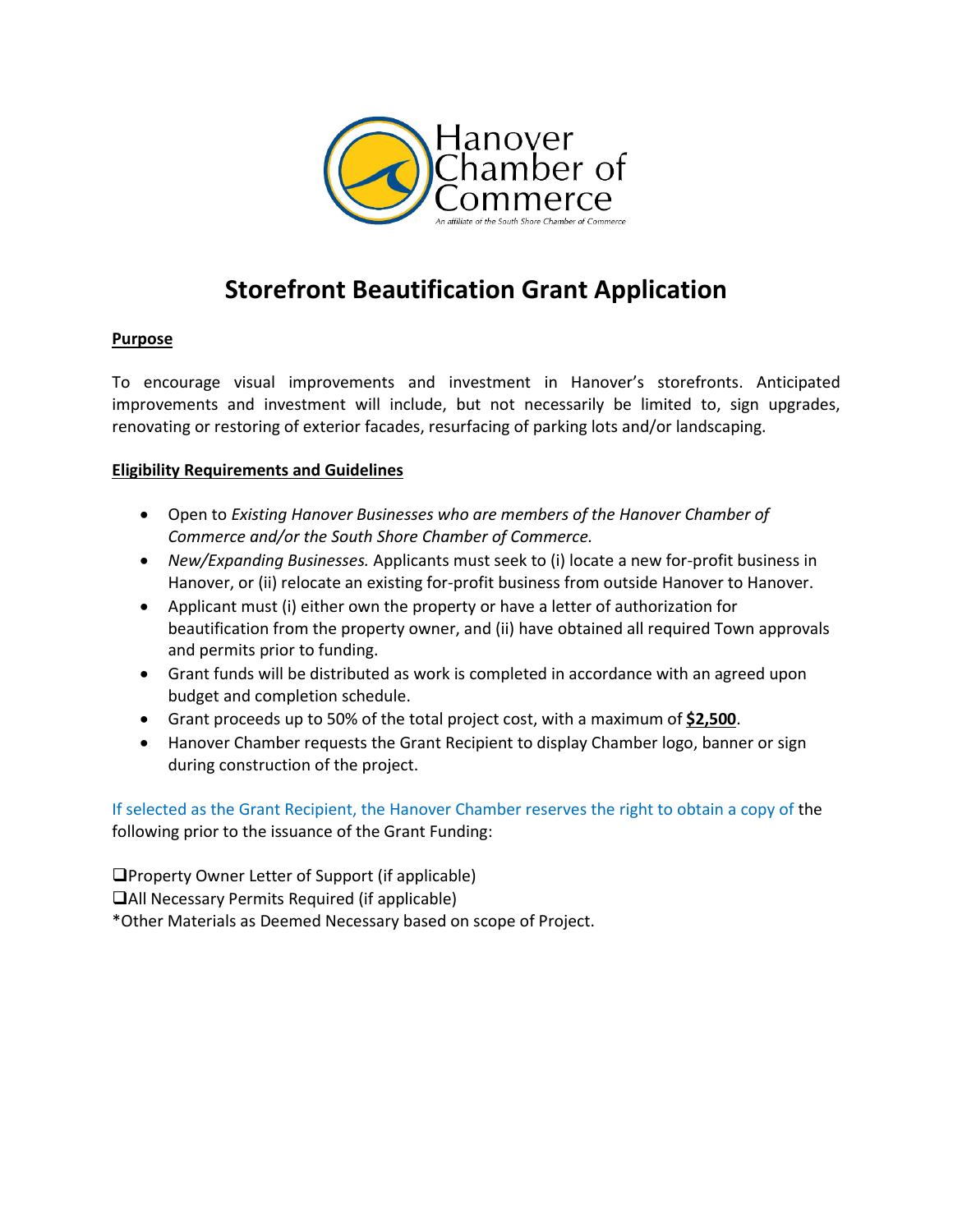# **Business Information**

| <b>Street</b>                                                                                  | City | Zip |
|------------------------------------------------------------------------------------------------|------|-----|
|                                                                                                |      |     |
|                                                                                                |      |     |
|                                                                                                |      |     |
|                                                                                                |      |     |
|                                                                                                |      |     |
|                                                                                                |      |     |
| <b>Project Information</b>                                                                     |      |     |
| Please describe the scope of work for the proposed beautification project:                     |      |     |
| ,我们也不会有什么。""我们的人,我们也不会有什么?""我们的人,我们也不会有什么?""我们的人,我们也不会有什么?""我们的人,我们也不会有什么?""我们的人               |      |     |
|                                                                                                |      |     |
| Please indicate the estimate total project cost or the total amount budgeted for improvements: |      |     |
|                                                                                                |      |     |
|                                                                                                |      |     |

Does the project require you to obtain a building permit?  $\frac{Y}{Y}$   $\frac{Y}{Y}$  N<br>(If yes, permit approvals will need to be obtained prior to Grant Funding.)